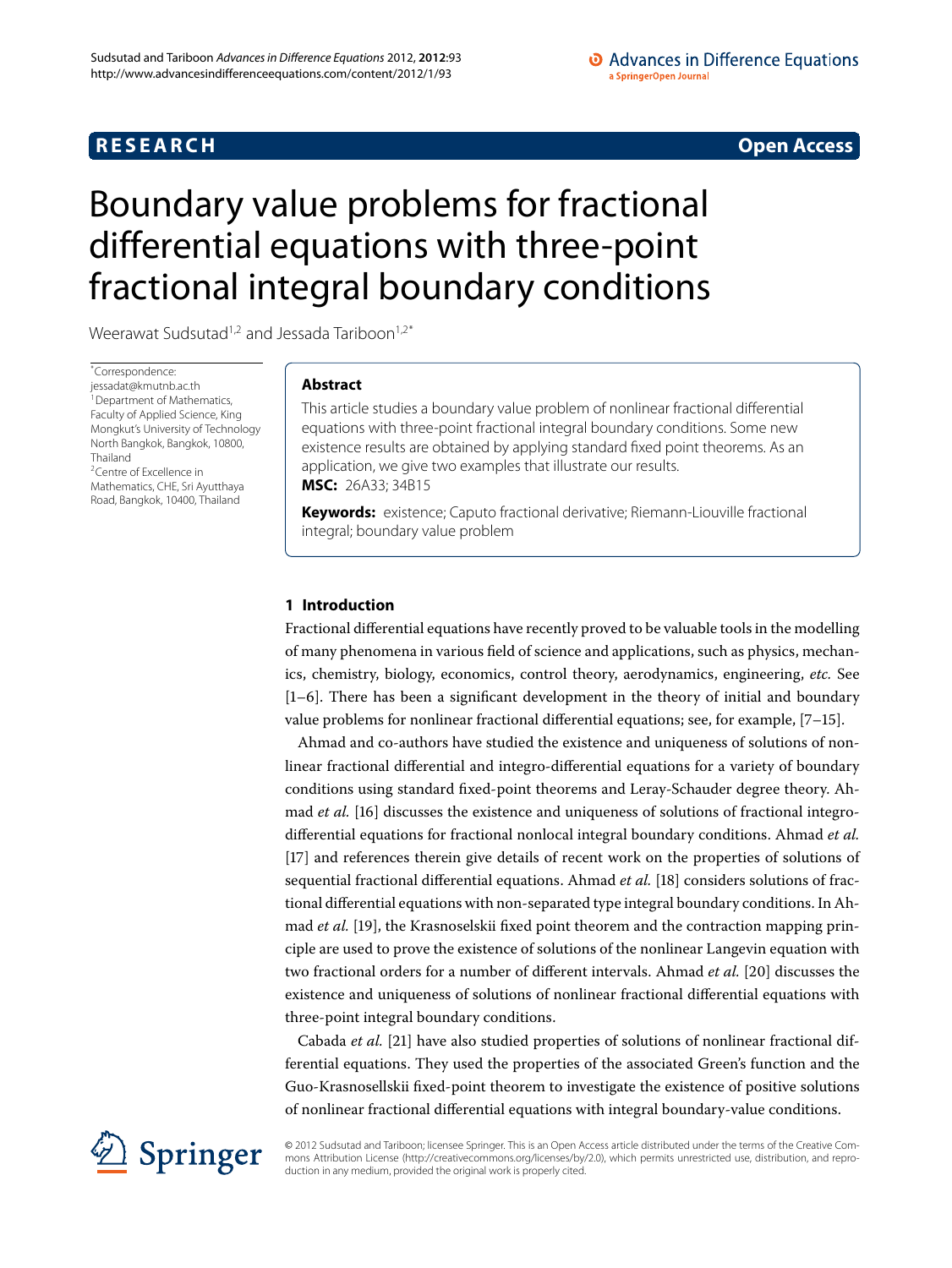<span id="page-1-1"></span><span id="page-1-0"></span>Motivated by the papers  $[16]$  and  $[20]$ , this article is concerned with the existence and uniqueness of solutions for a boundary value problem of nonlinear fractional differential equations with three-point fractional integral boundary conditions given by

$$
{}^{c}D^{q}x(t) = f(t, x(t)), \quad t \in [0, 1], q \in (1, 2], \tag{1.1}
$$

$$
x(0) = 0, \qquad \alpha \left[ I^p x \right](\eta) = x(1), \quad 0 < \eta < 1,\tag{1.2}
$$

where *<sup>c</sup> D<sup>q</sup>* denotes the Caputo fractional derivative of order *q*, *I<sup>p</sup>* is the Riemann-Liouville fractional integral of order  $p, f : [0,1] \times \mathbb{R} \to \mathbb{R}$  is a continuous function and  $\alpha \in \mathbb{R}$  is such that  $\alpha \neq \Gamma(p+2)/\eta^{p+1}$ . By  $C([0,1],\mathbb{R})$  we denote the Banach space of all continuous functions from [0,1] into  $\mathbb R$  with the norm

$$
||x|| = \sup\{|x(t)|; t \in [0,1]\}.
$$

We note that if  $p = 1$ , then condition (1[.](#page-1-0)2) reduces to the usual three-point integral condition. In such a case, the boundary condition corresponds to the area under the curve of solutions  $x(t)$  from  $t = 0$  to  $t = \eta$ .

#### **2 Preliminaries**

In this section, we introduce notations, definitions of fractional calculus and prove a lemma before stating our main results.

**Definition 2.1** For a continuous function  $f : [0, \infty) \to \mathbb{R}$ , the Caputo derivative of fractional order *q* is defined as

$$
{}^cD^q f(t) = \frac{1}{\Gamma(n-q)} \int_0^t (t-s)^{n-q-1} f^{(n)}(s) \, ds, \quad n-1 < q < n, n = [q] + 1,
$$

provided that  $f^{(n)}(t)$  exists, where  $[q]$  denotes the integer part of the real number  $q$ .

**Definition 2.2** The Riemann-Liouville fractional integral of order  $q$  for a continuous function  $f(t)$  is defined as

$$
I^{q}f(t) = \frac{1}{\Gamma(q)} \int_{0}^{t} (t-s)^{q-1} f(s) ds, \quad q > 0,
$$

provided that such integral exists.

**Definition 2.3** The Riemann-Liouville fractional derivative of order  $q$  for a continuous function  $f(t)$  is defined by

$$
D^q f(t)=\frac{1}{\Gamma(n-q)}\Bigg(\frac{d}{dt}\Bigg)^n\int_0^t(t-s)^{n-q-1}f(s)\,ds,\quad n=[q]+1,
$$

provided that the right-hand side is pointwise defined on  $(0, \infty)$ .

Furthermore, we note that the Riemann-Liouville fractional derivative of a constant is usually nonzero which can cause serious problems in real would applications. Actually,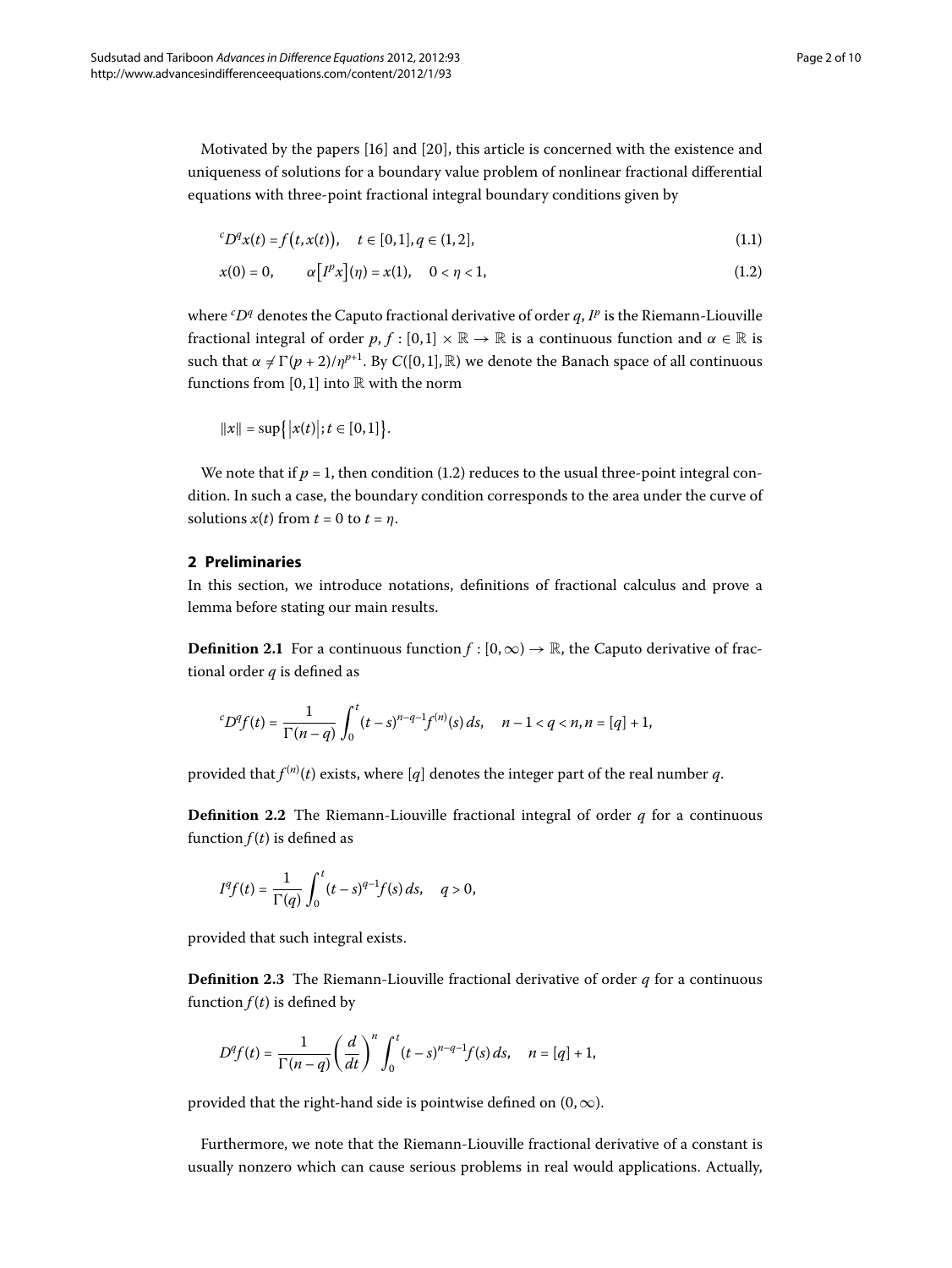the relationship between the two-types of fractional derivative is as follows

$$
{}^{c}D^{q}f(t) = \frac{1}{\Gamma(n-q)} \int_{0}^{t} \frac{f^{(n)}(s)}{(t-s)^{q+1-n}} ds
$$
  

$$
= D^{q}f(t) - \sum_{k=0}^{n-1} \frac{f^{(k)}(0)}{\Gamma(k-q+1)} t^{k-q}
$$
  

$$
= D^{q} \left[ f(t) - \sum_{k=0}^{n-1} \frac{f^{(k)}(0)}{k!} t^{k} \right], \quad t > 0, n-1 < q < n.
$$

So, we prefer to use Caputo's definition which gives better results than those of Riemann-Liouville.

**Lemma 2.1** [\[](#page-8-3)3] *Let*  $q > 0$ *, then the fractional differential equation* 

$$
^cD^qu(t)=0
$$

<span id="page-2-0"></span>*has solution*

$$
u(t) = k_0 + k_1t + k_2t^2 + \cdots + k_{n-1}t^{n-1}, \quad k_i \in \mathbb{R}, i = 0, 1, 2, \ldots, n-1,
$$

*where n is the smallest integer greater than or equal to q*.

<span id="page-2-5"></span><span id="page-2-1"></span>**Lemma 2.2** [3[\]](#page-8-3) *Let q* > 0*, then* 

$$
I^{q}{}^{c}D^{q}u(t) = u(t) + k_0 + k_1t + k_2t^2 + \cdots + k_{n-1}t^{n-1},
$$

<span id="page-2-3"></span>*for some*  $k_i \in \mathbb{R}$ *,*  $i = 0, 1, 2, ..., n-1$  *where n is the smallest integer greater than or equal to q.* 

<span id="page-2-4"></span>**Lemma 2.3** Let  $\alpha \neq \frac{\Gamma(p+2)}{p^{p+1}}$ ,  $1 < q \leq 2$ . Then for  $h \in C([0,1],{\mathbb R})$ , the problem

$$
{}^{c}D^{q}x(t) = h(t), \quad 0 < t < 1,\tag{2.1}
$$

$$
x(0) = 0, \qquad \alpha \left[I^p x\right](\eta) = x(1), \tag{2.2}
$$

*has a unique solution*

<span id="page-2-2"></span>
$$
x(t) = \frac{1}{\Gamma(q)} \int_0^t (t-s)^{q-1} h(s) ds - \frac{\Gamma(p+2)t}{\Gamma(q)(\Gamma(p+2) - \alpha \eta^{p+1})} \int_0^1 (1-s)^{q-1} h(s) ds
$$
  
+ 
$$
\frac{\alpha p(p+1)t}{\Gamma(q)(\Gamma(p+2) - \alpha \eta^{p+1})} \int_0^{\eta} \int_0^s (\eta - s)^{p-1} (s-r)^{q-1} h(r) dr ds.
$$
 (2.3)

*Proof* By applying Lemma 2.2, we may reduce (2.1) to an equivalent integral equation

$$
x(t) = \frac{1}{\Gamma(q)} \int_0^t (t - s)^{q-1} h(s) \, ds - c_0 - c_1 t,\tag{2.4}
$$

for some  $c_0, c_1 \in \mathbb{R}$ .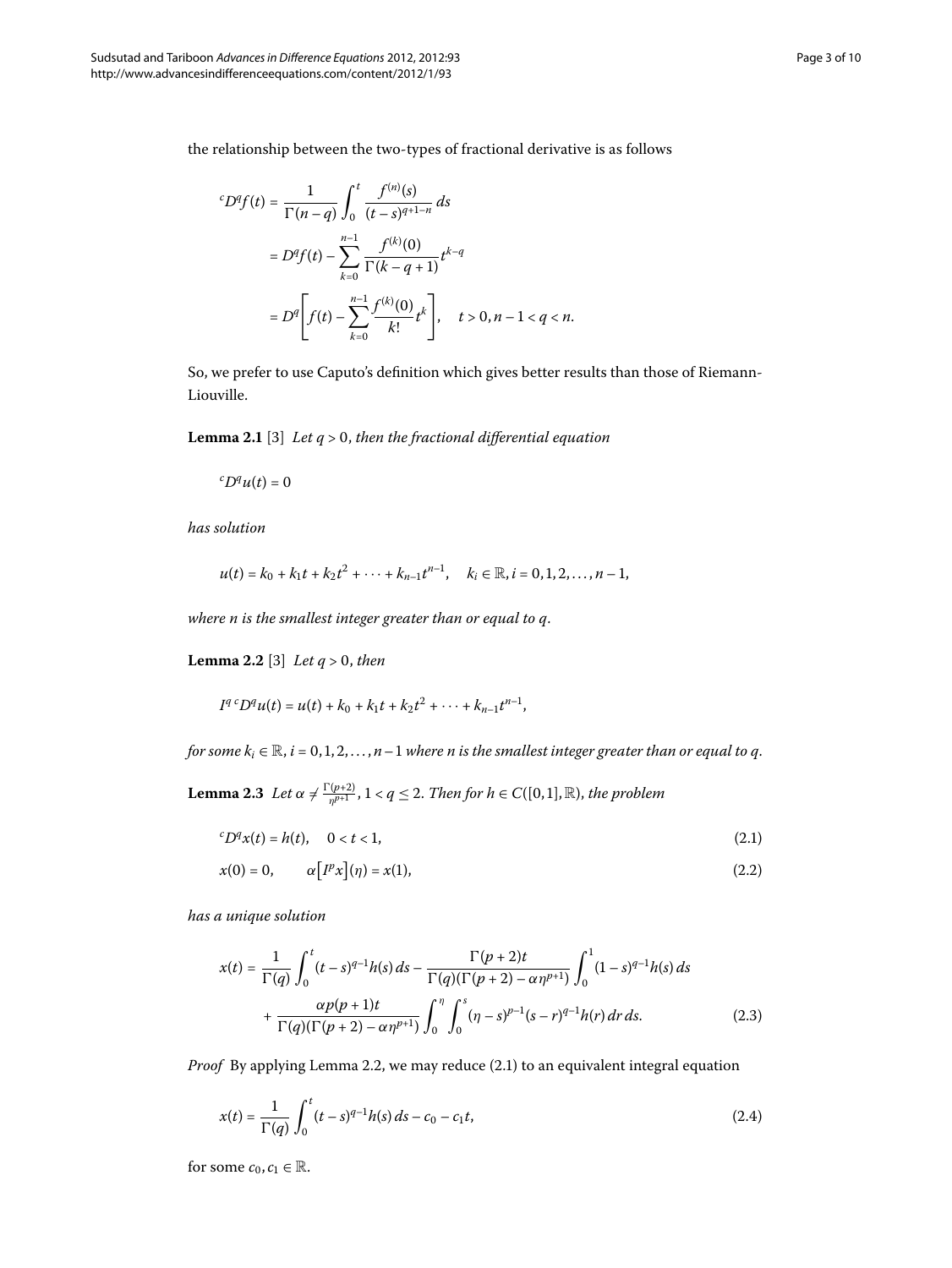From  $x(0) = 0$ , it follows  $c_0 = 0$ . Using the Riemann-Liouville integral of order p for (2.4), we have

$$
I^{p}x(t) = \frac{1}{\Gamma(p)} \int_{0}^{t} (t-s)^{p-1} \left[ \frac{1}{\Gamma(q)} \int_{0}^{s} (s-r)^{q-1} h(r) dr - c_{1} s \right] ds
$$
  
= 
$$
\frac{1}{\Gamma(p)\Gamma(q)} \int_{0}^{t} \int_{0}^{s} (t-s)^{p-1} (s-r)^{q-1} h(r) dr ds - c_{1} \frac{t^{p+1}}{\Gamma(p+2)}.
$$

The second condition of  $(2.2)$  $(2.2)$  $(2.2)$  implies that

$$
\frac{\alpha}{\Gamma(p)\Gamma(q)} \int_0^{\eta} \int_0^s (\eta - s)^{p-1} (s - r)^{q-1} h(r) \, dr \, ds - c_1 \frac{\alpha \eta^{p+1}}{\Gamma(p+2)}
$$
\n
$$
= \frac{1}{\Gamma(q)} \int_0^1 (1 - s)^{q-1} h(s) \, ds - c_1.
$$

Thus,

$$
c_1 = \frac{\Gamma(p+2)}{\Gamma(q)(\Gamma(p+2) - \alpha \eta^{p+1})} \int_0^1 (1-s)^{q-1} h(s) ds
$$
  
 
$$
- \frac{\alpha p(p+1)}{\Gamma(q)(\Gamma(p+2) - \alpha \eta^{p+1})} \int_0^{\eta} \int_0^s (\eta - s)^{p-1} (s-r)^{q-1} h(r) dr ds.
$$

Substituting the values of  $c_0$  and  $c_1$  in (2.4), we obtain the solution (2.3).

<span id="page-3-0"></span> $\Box$ 

<span id="page-3-1"></span>In the following, for the sake of convenience, set

$$
\Lambda = \frac{1}{\Gamma(q+1)} + \frac{\Gamma(p+2)}{\Gamma(q+1)|\Gamma(p+2) - \alpha\eta^{p+1}|} + \frac{\alpha\eta^{p+q}\Gamma(p+2)}{\Gamma(p+q+1)|\Gamma(p+2) - \alpha\eta^{p+1}|}. \tag{2.5}
$$

### **3 Main results**

Now we are in the position to establish the main results.

**Theorem 3.1** Assume that there exists a constant  $L > 0$  such that

 $(H_1)$   $|f(t,x) - f(t,y)| \leq L|x-y|$ , for each  $t \in [0,1]$ , and all  $x, y \in \mathbb{R}$ .

*If*  $L\Lambda$  < 1, where  $\Lambda$  is defined by (2[.](#page-1-0)5), then the BVP (1.1)-(1.2) has a unique solution on [0,1].

*Proof* Transform the BVP (1[.](#page-1-1)1)-(1.2) into a fixed point problem. In view of Lemma 2.3, we consider the operator  $F: C([0,1], \mathbb{R}) \to C([0,1], \mathbb{R})$  defined by

$$
F(x)(t) = \frac{1}{\Gamma(q)} \int_0^t (t-s)^{q-1} f(s, x(s)) ds
$$
  
- 
$$
\frac{\Gamma(p+2)t}{\Gamma(q)(\Gamma(p+2) - \alpha \eta^{p+1})} \int_0^1 (1-s)^{q-1} f(s, x(s)) ds
$$
  
+ 
$$
\frac{\alpha p(p+1)t}{\Gamma(q)(\Gamma(p+2) - \alpha \eta^{p+1})} \int_0^{\eta} \int_0^s (\eta - s)^{p-1} (s-r)^{q-1} f(r, x(r)) dr ds.
$$

Obviously, the fixed points of the operator  $F$  are solution of the problem  $(1.1)-(1.2)$  $(1.1)-(1.2)$  $(1.1)-(1.2)$ . We shall use the Banach fixed point theorem to prove that *F* has a fixed point. We will show that *F* is a contraction.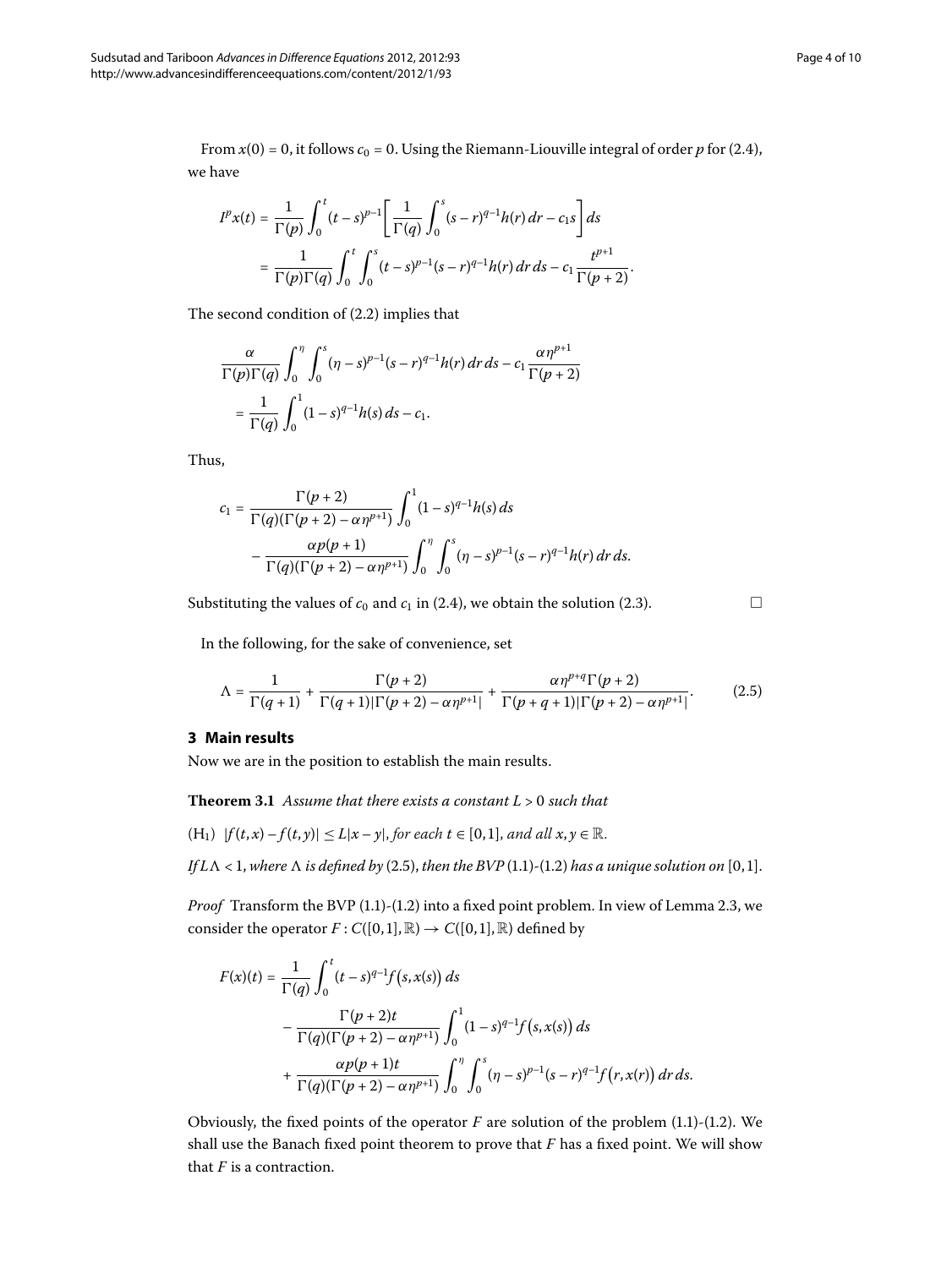Let  $x, y \in C([0, 1], \mathbb{R})$ . Then, for each  $t \in [0, 1]$  we have

$$
\begin{split}\n&\left|F(x)(t)-F(y)(t)\right| \\
&\leq \frac{1}{\Gamma(q)} \int_{0}^{t} (t-s)^{q-1} \left|f(s,x(s))-f(s,y(s))\right| ds \\
&+ \frac{\Gamma(p+2)}{\Gamma(q)|\Gamma(p+2)-\alpha\eta^{p+1}|} \int_{0}^{1} (1-s)^{q-1} \left|f(s,x(s))-f(s,y(s))\right| ds \\
&+ \frac{\alpha p(p+1)}{\Gamma(q)|\Gamma(p+2)-\alpha\eta^{p+1}|} \int_{0}^{\eta} \int_{0}^{s} (\eta-s)^{p-1}(s-r)^{q-1} \left|f(r,x(r))-f(r,y(r))\right| dr ds \\
&\leq \frac{L||x-y||}{\Gamma(q)} \int_{0}^{t} (t-s)^{q-1} ds \\
&+ \frac{L\Gamma(p+2)||x-y||}{\Gamma(q)|\Gamma(p+2)-\alpha\eta^{p+1}|} \int_{0}^{1} (1-s)^{q-1} ds \\
&+ \frac{\alpha p(p+1)L||x-y||}{\Gamma(q)|\Gamma(p+2)-\alpha\eta^{p+1}|} \int_{0}^{s} (\eta-s)^{p-1}(s-r)^{q-1} dr ds \\
&= \frac{L||x-y||}{\Gamma(q+1)} + \frac{L\Gamma(p+2)||x-y||}{\Gamma(q+1)|\Gamma(p+2)-\alpha\eta^{p+1}|} \\
&+ \frac{\alpha p(p+1)L||x-y||\eta^{p+q}B(q+1,p)}{\Gamma(q+1)|\Gamma(p+2)-\alpha\eta^{p+1}|}, \quad \text{where } B \text{ is the beta function.}\n\end{split}
$$

By using the property of beta function,  $B(q + 1, p) = \frac{\Gamma(q+1)\Gamma(p)}{\Gamma(p+q+1)}$ , we have

$$
\begin{aligned} \left| F(x)(t) - F(y)(t) \right| &\le \frac{L \|x - y\|}{\Gamma(q+1)} + \frac{L \Gamma(p+2) \|x - y\|}{\Gamma(q+1) \Gamma(p+2) - \alpha \eta^{p+1}} \\ &+ \frac{\alpha \eta^{p+q} \Gamma(p+2) L \|x - y\|}{\Gamma(p+q+1) \Gamma(p+2) - \alpha \eta^{p+1}}. \end{aligned}
$$

Thus

$$
||F(x) - F(y)|| \leq L\Lambda ||x - y||.
$$

<span id="page-4-0"></span>Therefore, *F* is a contraction. Hence, by Banach fixed point theorem, we get that *F* has a fixed point which is a solution of the problem  $(1.1)-(1.2)$  $(1.1)-(1.2)$  $(1.1)-(1.2)$ .

The following result is based on Schaefer's fixed point theorem.

#### **Theorem 3.2** Assume that:

- $(H_2)$  *The function*  $f : [0,1] \times \mathbb{R} \rightarrow \mathbb{R}$  *is continuous.*
- (H<sub>3</sub>) *There exists a constant*  $M > 0$  *such that*  $|f(t, x)| \leq M$  *for each*  $t \in J$  *and all*  $x \in \mathbb{R}$ .

*Then the BVP*  $(1.1)$  $(1.1)$  $(1.1)$ - $(1.2)$  *has at least one solution on*  $[0,1]$ *.* 

*Proof* We shall use Schaefer's fixed point theorem to prove that *F* has a fixed point. We divide the proof into four steps.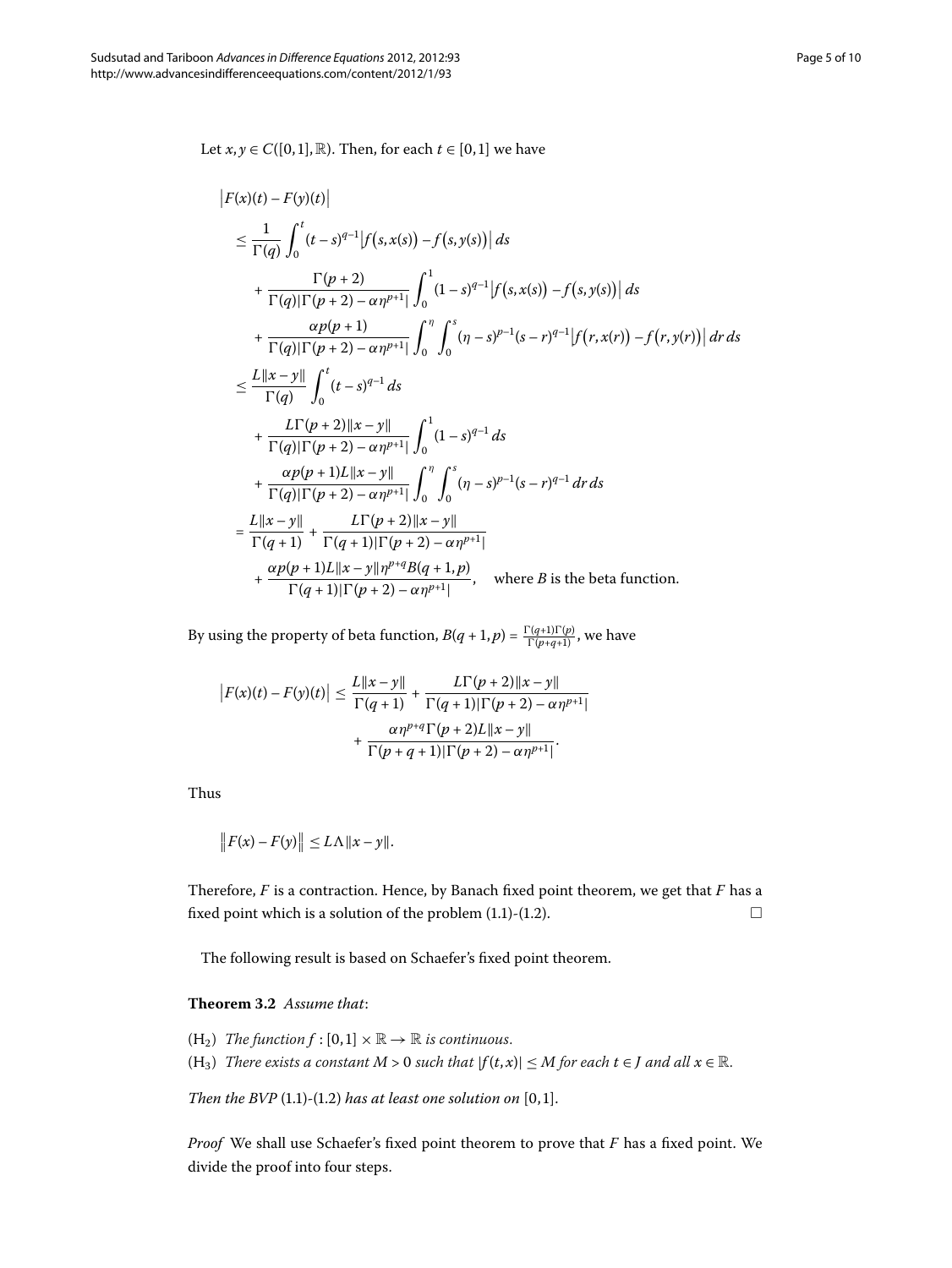## Step I. Continuity of *F*.

Let  $\{x_n\}$  be a sequence such that  $x_n \to x$  in  $C([0, 1], \mathbb{R})$ . Then for each  $t \in [0, 1]$ 

$$
\begin{split}\n&\left|F(x_n)(t) - F(x)(t)\right| \\
&\leq \frac{1}{\Gamma(q)} \int_0^t (t-s)^{q-1} \left|f(s, x_n(s)) - f(s, x(s))\right| ds \\
&+ \frac{\Gamma(p+2)}{\Gamma(q)|\Gamma(p+2) - \alpha \eta^{p+1}|} \int_0^1 (1-s)^{q-1} \left|f(s, x_n(s)) - f(s, x(s))\right| ds \\
&+ \frac{\alpha p(p+1)}{\Gamma(q)|\Gamma(p+2) - \alpha \eta^{p+1}|} \int_0^{\eta} \int_0^s (\eta - s)^{p-1}(s-r)^{q-1} \left|f(r, x_n(r)) - f(r, x(r))\right| dr ds \\
&\leq \frac{1}{\Gamma(q)} \int_0^t (t-s)^{q-1} \sup_{s \in [0,1]} \left|f(s, x_n(s)) - f(s, x(s))\right| ds \\
&+ \frac{\Gamma(p+2)}{\Gamma(q)|\Gamma(p+2) - \alpha \eta^{p+1}|} \int_0^1 (1-s)^{q-1} \sup_{s \in [0,1]} \left|f(s, x_n(s)) - f(s, x(s))\right| ds \\
&+ \frac{\alpha p(p+1)}{\Gamma(q)|\Gamma(p+2) - \alpha \eta^{p+1}|} \int_0^{\eta} \int_0^s (\eta - s)^{p-1}(s-r)^{q-1} dx \\
&\times \sup_{r \in [0,1]} \left|f(r, x_n(r)) - f(r, x(r))\right| dr ds.\n\end{split}
$$

Since *f* is continuous function, then  $||F(x_n) - F(x)|| \to 0$  as  $n \to \infty$ . This means that *F* is continuous.

Step II. *F* maps bounded sets into bounded sets in  $C([0, 1], \mathbb{R})$ .

So, let us prove that for any  $r > 0$ , there exists a positive constant  $l$  such that for each *x* ∈ *B<sub>r</sub>* = {*x* ∈ *C*([0,1],R) :  $||x|| ≤ r$ }, we have  $||F(x)|| ≤ l$ . Indeed, we have for any *x* ∈ *B<sub>r</sub>* 

$$
|F(x)(t)| \le \frac{1}{\Gamma(q)} \int_0^t (t-s)^{q-1} |f(s, x(s))| ds
$$
  
+ 
$$
\frac{\Gamma(p+2)}{\Gamma(q)|\Gamma(p+2) - \alpha \eta^{p+1}|} \int_0^1 (1-s)^{q-1} |f(s, x(s))| ds
$$
  
+ 
$$
\frac{\alpha p(p+1)}{\Gamma(q)|\Gamma(p+2) - \alpha \eta^{p+1}|} \int_0^{\eta} \int_0^s (\eta - s)^{p-1} (s-r)^{q-1} |f(r, x(r))| dr ds
$$

which in view of  $(H<sub>3</sub>)$  gives

$$
|F(x)(t)| \le \frac{M}{\Gamma(q)} \int_0^t (t-s)^{q-1} ds + \frac{\Gamma(p+2)M}{\Gamma(q)|\Gamma(p+2) - \alpha \eta^{p+1}|} \int_0^1 (1-s)^{q-1} ds + \frac{\alpha p(p+1)M}{\Gamma(q)|\Gamma(p+2) - \alpha \eta^{p+1}|} \int_0^{\eta} \int_0^s (\eta - s)^{p-1} (s-r)^{q-1} dr ds.
$$

Hence, we deduce that

$$
|F(x)(t)| \leq \frac{M}{\Gamma(q+1)} + \frac{\Gamma(p+2)M}{\Gamma(q+1)|\Gamma(p+2) - \alpha\eta^{p+1}|} + \frac{\alpha\Gamma(p+2)M\eta^{p+q}}{\Gamma(p+q+1)|\Gamma(p+2) - \alpha\eta^{p+1}|}.
$$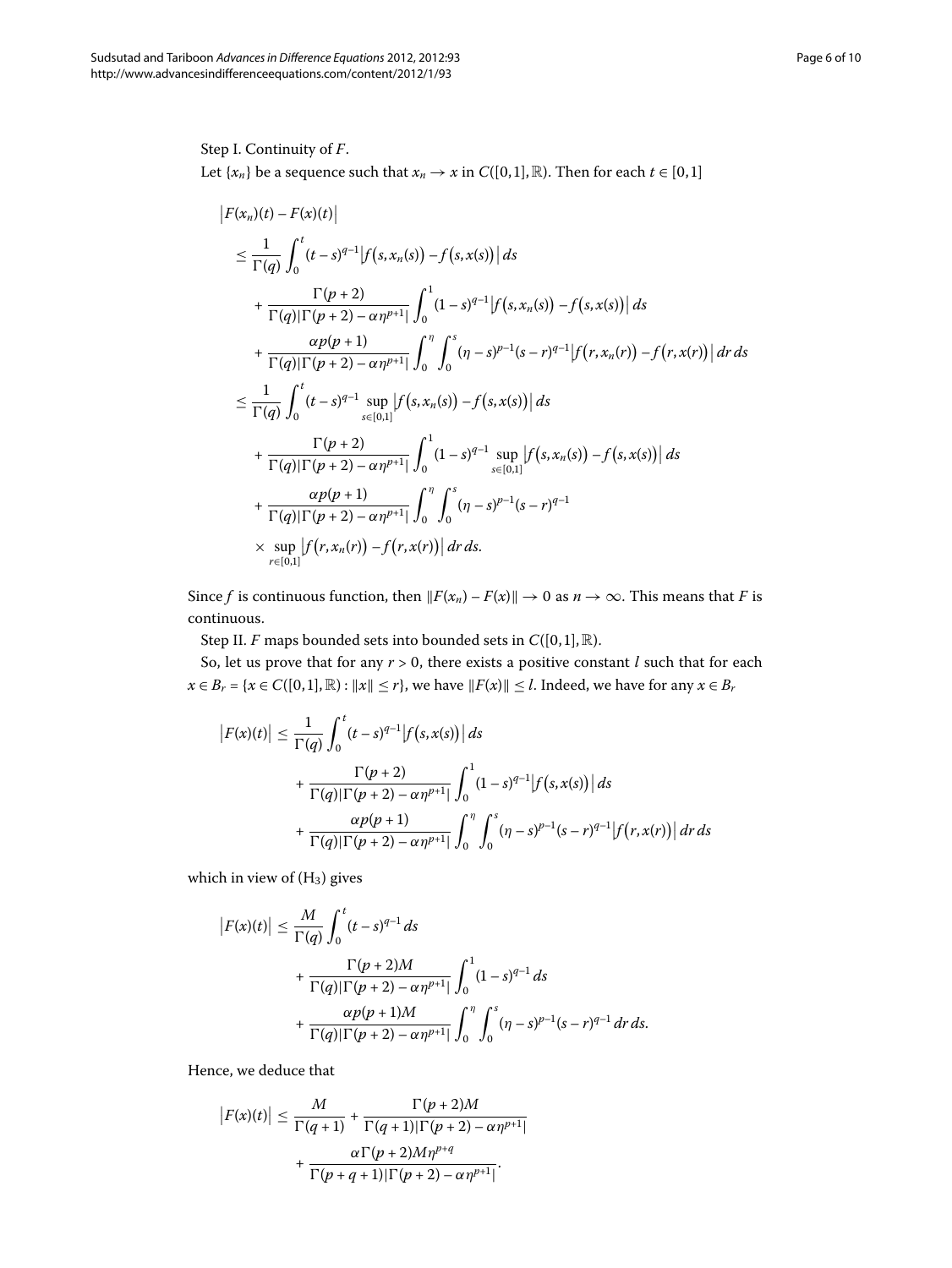Thus,

$$
\|F(x)\| \leq \Lambda M := l.
$$

Step III. We prove that  $F(B_r)$  is equicontinuous with  $B_r$  defined as in Step II. Let  $0 \le t_1 < t_2 \le 1$  and  $x \in B_r$ , then

$$
|F(x)(t_2) - F(x)(t_1)|
$$
\n
$$
= \left| \frac{1}{\Gamma(q)} \int_0^{t_1} [(t_2 - s)^{q-1} - (t_1 - s)^{q-1}] f(s, x(s)) ds \right|
$$
\n
$$
+ \frac{1}{\Gamma(q)} \int_{t_1}^{t_2} (t_2 - s)^{q-1} f(s, x(s)) ds
$$
\n
$$
- \frac{(t_2 - t_1)\Gamma(p+2)}{\Gamma(q)(\Gamma(p+2) - \alpha \eta^{p+1})} \int_0^1 (1 - s)^{q-1} f(s, x(s)) ds
$$
\n
$$
+ \frac{\alpha p(p+1)(t_2 - t_1)}{\Gamma(q)(\Gamma(p+2) - \alpha \eta^{p+1})} \int_0^{\eta} \int_0^s (\eta - s)^{p-1}(s - r)^{q-1} f(r, x(r)) dr ds \right|
$$
\n
$$
\leq \frac{1}{\Gamma(q)} \int_0^{t_1} [(t_2 - s)^{q-1} - (t_1 - s)^{q-1}] |f(s, x(s))| ds
$$
\n
$$
+ \frac{1}{\Gamma(q)} \int_{t_1}^{t_2} (t_2 - s)^{q-1} |f(s, x(s))| ds
$$
\n
$$
+ \frac{(t_2 - t_1)\Gamma(p+2)}{\Gamma(q)\Gamma(p+2) - \alpha \eta^{p+1}} \int_0^1 (1 - s)^{q-1} |f(s, x(s))| ds
$$
\n
$$
+ \frac{\alpha p(p+1)(t_2 - t_1)}{\Gamma(q)\Gamma(p+2) - \alpha \eta^{p+1}} \int_0^{\eta} \int_0^s (\eta - s)^{p-1}(s - r)^{q-1} |f(r, x(r))| dr ds
$$
\n
$$
\leq \frac{M}{\Gamma(q)} \int_0^{t_1} [(t_2 - s)^{q-1} - (t_1 - s)^{q-1}] ds
$$
\n
$$
+ \frac{\alpha p(p+1)(t_2 - t_1)M}{\Gamma(q)\Gamma(p+2) - \alpha \eta^{p+1}} \int_0^{\eta} (1 - s)^{q-1} ds
$$
\n
$$
+ \frac{\alpha p(p+1)(t_2 - t_1)M}{\Gamma(q)\Gamma(p+2) - \alpha \eta^{p+1}} \int_0^{\eta} (s
$$

Actually, as  $t_1 \rightarrow t_2$ , the right-hand side of the above inequality tends to zero. As a consequence of Steps I to III together with the Arzela-Ascoli theorem, we get that *F* :  $C([0, 1], \mathbb{R}) \rightarrow C([0, 1], \mathbb{R})$  is completely continuous.

Step IV. *A priori* bounds.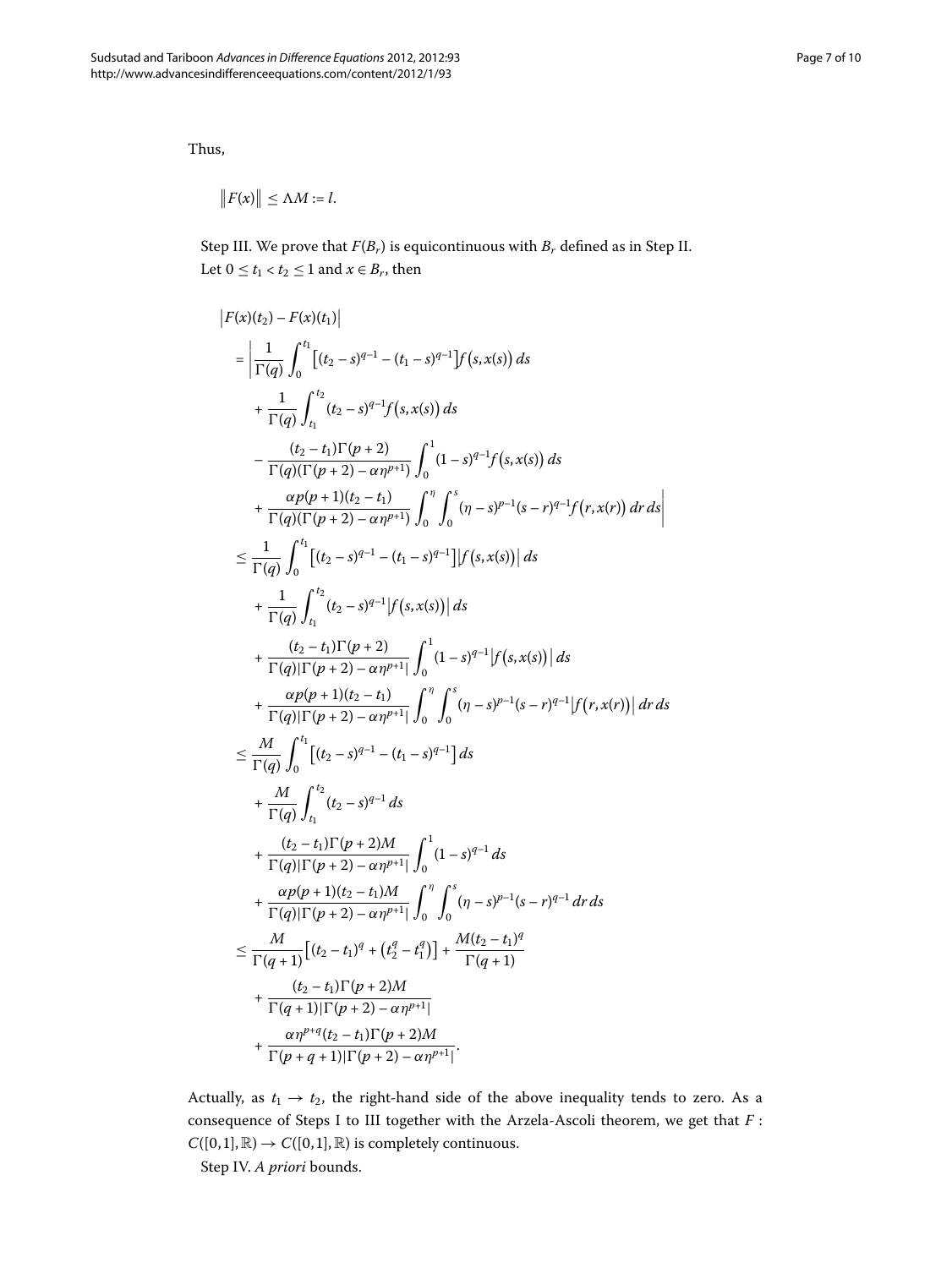We show that the set

$$
E = \left\{ x \in C\big( [0,1], R \big) : x = \lambda F(x) \text{ for some } 0 < \lambda < 1 \right\}
$$

is bounded.

Let *x*  $\in$  *E*. Then *x*(*t*) =  $\lambda$ *F*(*x*)(*t*) for some 0 <  $\lambda$  < 1. Thus, for each *t*  $\in$  [0,1] we have

$$
F(x)(t) = \frac{\lambda}{\Gamma(q)} \int_0^t (t-s)^{q-1} f(s, x(s)) ds
$$
  

$$
- \frac{\lambda \Gamma(p+2)t}{\Gamma(q)(\Gamma(p+2) - \alpha \eta^{p+1})} \int_0^1 (1-s)^{q-1} f(s, x(s)) ds
$$
  

$$
+ \frac{\alpha \lambda p(p+1)t}{\Gamma(q)(\Gamma(p+2) - \alpha \eta^{p+1})} \int_0^{\eta} \int_0^s (\eta - s)^{p-1} (s-r)^{q-1} f(r, x(r)) dr ds.
$$

This implies by  $(H_3)$  that for all  $t \in [0, 1]$ , we get

$$
\begin{split} \left|F(x)(t)\right| &\leq \frac{\lambda M}{\Gamma(q)}\int_0^t (t-s)^{q-1} \, ds \\ &+ \frac{\lambda \Gamma(p+2)M}{\Gamma(q)\left|\Gamma(p+2) - \alpha \eta^{p+1}\right|} \int_0^1 (1-s)^{q-1} \, ds \\ &+ \frac{\alpha \lambda p(p+1)M}{\Gamma(q)\left|\Gamma(p+2) - \alpha \eta^{p+1}\right|} \int_0^\eta \int_0^s (\eta - s)^{p-1} (s-r)^{q-1} \, dr \, ds \\ &\leq \frac{M}{\Gamma(q+1)} + \frac{\Gamma(p+2)M}{\Gamma(q+1)\left|\Gamma(p+2) - \alpha \eta^{p+1}\right|} \\ &+ \frac{\alpha \Gamma(p+2)M \eta^{p+q}}{\Gamma(p+q+1)\left|\Gamma(p+2) - \alpha \eta^{p+1}\right|}. \end{split}
$$

Hence, we deduce that

$$
\|F(x)\| \leq \Lambda M := R.
$$

This shows that the set *E* is bounded. As a consequence of Schaefer's fixed point theorem, we conclude that  $F$  has a fixed point which is a solution of the problem  $(1.1)$  $(1.1)$  $(1.1)$ - $(1.2)$ .  $\Box$ 

#### <span id="page-7-0"></span>**4 Examples**

<span id="page-7-1"></span>In this section, in order to illustrate our results, we consider two examples.

**Example 4.1** Consider the following three-point fractional integral boundary value problem

$$
{}^{c}D^{\frac{3}{2}}x(t) = \frac{e^{-\sin^{2}t}}{(2+t)^{2}} \cdot \frac{|x|}{|x|+1}, \quad t \in [0,1],
$$
\n(4.1)

$$
x(0) = 0, \qquad \sqrt{3} \left[ I^{\frac{5}{2}} x \right] \left( \frac{1}{3} \right) = x(1). \tag{4.2}
$$

Set *η* = 1/3, *q* = 3/2, *p* = 5/2,  $\alpha = \sqrt{3} \neq \Gamma(p + 2)/\eta^{p+1} = \Gamma(9/2)/(1/3)^{\frac{7}{2}}$  and  $f(t,x)$  =  $(e^{-\sin^2 t}/(2+t)^2)(|x|/(1+|x|))$ . Since  $||f(t,x)-f(t,y)|| \le (1/4)||x-y||$ , then,  $(H_1)$  is satisfied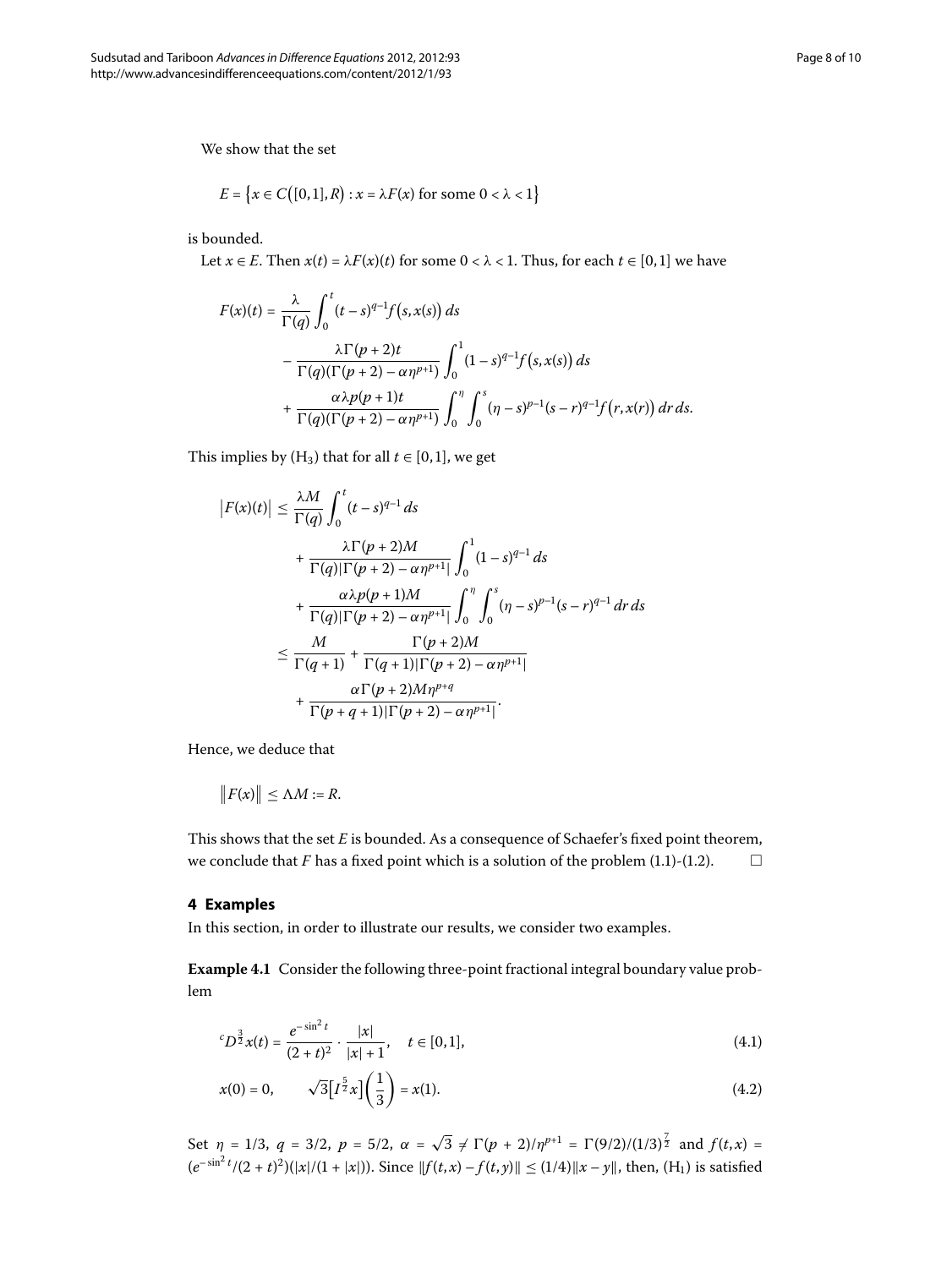with  $L = 1/4$ . We can show that

$$
L\Lambda = L \left[ \frac{1}{\Gamma(q+1)} + \frac{\Gamma(p+2)}{\Gamma(q+1)|\Gamma(p+2) - \alpha \eta^{p+1}|} + \frac{\alpha \eta^{p+q} \Gamma(p+2)}{\Gamma(p+q+1)|\Gamma(p+2) - \alpha \eta^{p+1}|} \right]
$$
  
=  $\frac{1}{4} \left[ \frac{4}{3\sqrt{\pi}} + \frac{3{,}780}{2{,}835\sqrt{\pi} - 16} + \frac{35\sqrt{3\pi}}{68{,}040\sqrt{\pi} - 384} \right] \approx 0.376950576 < 1.$ 

Hence, by Theorem 3.1, the boundary value problem  $(4.1)-(4.2)$  has a unique solution on  $[0, 1].$ 

**Example 4.2** Consider the following three-point fractional integral boundary value problem

$$
{}^{c}D^{\frac{4}{3}}x(t) = \frac{t^{\frac{1}{3}}e^{-2t}}{1 + tx^2}, \quad 0 \le t \le 1,
$$
\n(4.3)

$$
x(0) = 0, \qquad \frac{1}{3} \left[ I^{\frac{5}{3}} x \right] \left( \frac{1}{2} \right) = x(1). \tag{4.4}
$$

Set  $\eta = 1/2$ ,  $q = 4/3$ ,  $p = 5/3$ ,  $\alpha = 1/3 \neq \Gamma(p + 2)/\eta^{p+1} = \Gamma(11/3)/(1/2)^{\frac{8}{3}}$  and  $f(t, x) =$  $t^{\frac{1}{3}}e^{-2t}/(1+tx^2)$ . Clearly  $|f(t,x)| \leq |t^{\frac{1}{3}}e^{-2t}/(1+tx^2)| \leq 1 = M$ .

Hence, all the conditions of Theorem 3[.](#page-4-0)2 are satisfied and consequently the problem  $(4.1)$  $(4.1)$  $(4.1)$ - $(4.2)$  has at least one solution.

#### **Competing interests**

The authors declare that they have no competing interests.

#### <span id="page-8-0"></span>**Authors' contributions**

<span id="page-8-3"></span>All authors contributed equally and significantly in writing this article. All authors read and approved the final manuscript.

#### **Acknowledgements**

The authors thank the referees for several useful remarks and interesting comments. This research is supported by the Centre of Excellence in Mathematics, the Commission on Higher Education, Thailand.

#### <span id="page-8-2"></span><span id="page-8-1"></span>Received: 9 February 2012 Accepted: 8 June 2012 Published: 28 June 2012

#### **References**

- 1. Podlubny, I: Fractional Differential Equations. Academic Press, San Diego (1999)
- 2. Hilfer, R: Fractional Calculus in Physics. World Scientific, Singapore (2000)
- 3. Kilbas, AA, Srivastava, HM, Trujillo, JJ: Theory and Applications of Fractional Differential Equations. Elsevier, Amsterdam (2006)
- 4. Mainardi, F: Fractional Calculus and Waves in Linear Viscoelasticity: An Introduction to Mathematical Models. Imperial College Press, Singapore (2010)
- 5. Ortigueira, MD: Fractional Calculus for Scientists and Engineers. Heidelberg, Springer (2011)
- 6. Petras, I: Fractional-Order Nonlinear Systems: Modeling, Analysis and Simulation. Springer, Berlin (2011)
- 7. Ahmad, B: Existence of solutions for irregular boundary value problems of nonlinear fractional differential equations. Appl. Math. Lett. 23, 390-394 (2010)
- 8. Ahmad, B, Sivasundaram, S: On four-point nonlocal boundary value problems of nonlinear integro-differential equations of fractional order. Appl. Math. Comput. 217, 480-487 (2010)
- 9. Bai, Z, Qiu, T: Existence of positive solution for singular fractional differential equation. Appl. Math. Comput. 215, 2761-2767 (2009)
- 10. Delbosco, D, Rodino, L: Existence and uniqueness for a nonlinear fractional differential equation. J. Math. Anal. Appl. 204, 609-625 (1996)
- 11. Deng, J, Ma, L: Existence and uniqueness of solutions of initial value problems for nonlinear fractional differential equations. Appl. Math. Lett. 23, 676-680 (2010)
- 12. Han, X, Wang, T: The existence of solutions for a nonlinear fractional multi-point boundary value problem at resonance. Int. J. Differ. Equ. 2011, Article ID 401803 (2011)
- 13. Jiang, W: The existence of solutions to boundary value problems of fractional differential equations at resonance. Nonlinear Anal. 74, 1987-1994 (2011)